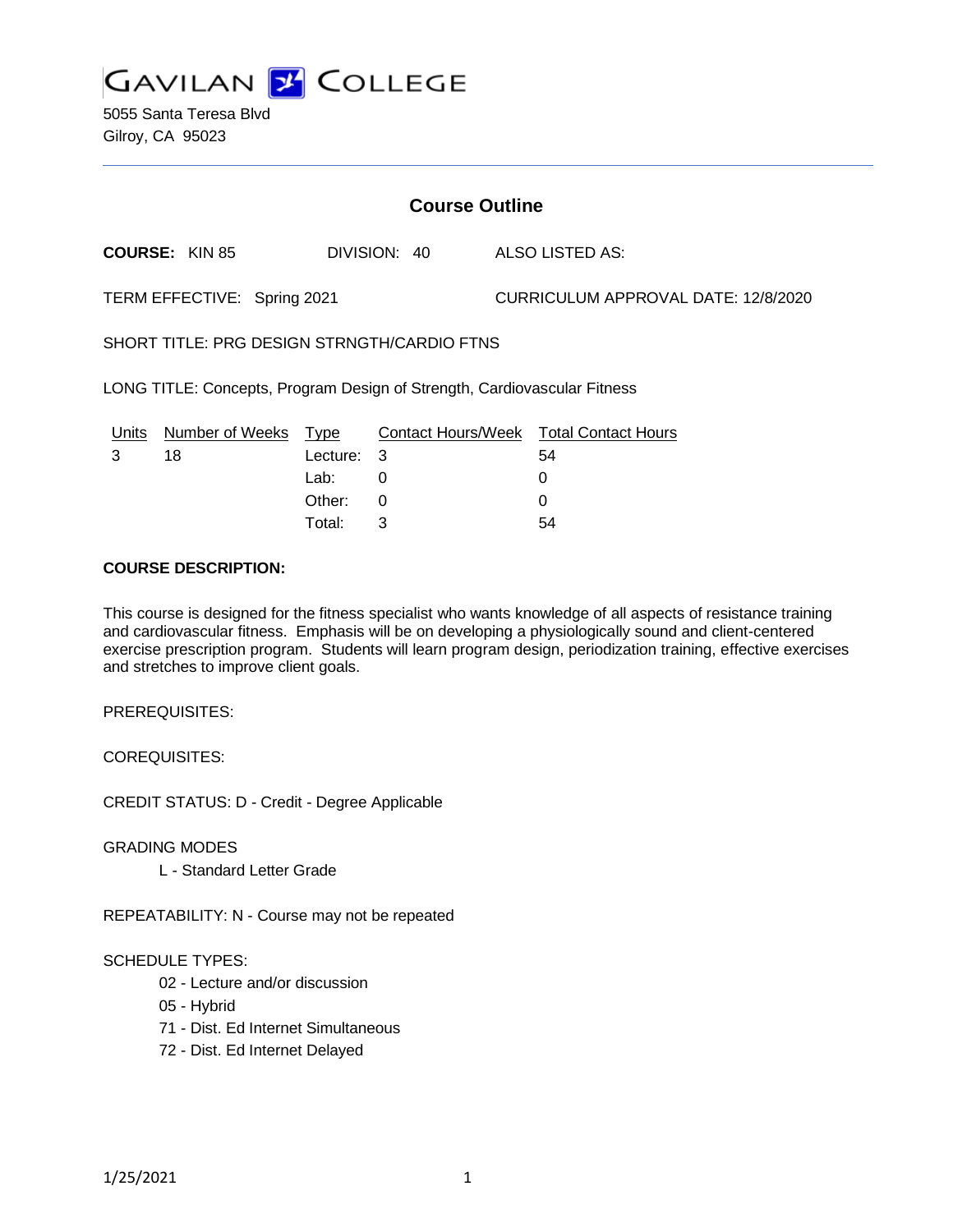### **STUDENT LEARNING OUTCOMES:**

1. Discuss basic exercise science including identifying major muscles of the upper and lower body and demonstrating proper resistance training techniques for each. Measure of assessment: written exam, oral report/presentation, homework, discussion Year assessed, or planned year of assessment: 2014 Semester: Fall

2. Discuss how nutrition, exercise metabolism and bioenergetics plays a role in developing an exercise prescription program.

Measure of assessment: written exam, presentation, homework, discussion

Year assessed, or planned year of assessment: 2014

Semester: Fall

3. Identify and describe proper behavior modification techniques for helping clients achieve success. Measure of assessment: homework, exam, discussion Year assessed, or planned year of assessment: 2014 Semester: Fall

4. Develop a physiologically sound and client centered exercise prescription program.

Measure of assessment: project/report

Year assessed, or planned year of assessment: 2014

Semester: Fall

5. Analyze and discuss the proper progression for the successful development of muscular strength, endurance, and cardiovascular fitness for all populations; including load, reps, sets, frequency, volume, recovery and variation.

Measure of assessment: homework, exam, project Year assessed, or planned year of assessment: 2014 Semester: Fall

### **CONTENT, STUDENT PERFORMANCE OBJECTIVES, OUT-OF-CLASS ASSIGNMENTS**

Curriculum Approval Date: 12/8/2020

### **DE MODIFICATION ONLY**

11 Hours

Content: Introduction. Presentations on: rationale for integrated training, Optimum Performance Training model (OPT), Professional development/professionalism, Exercise science including the nervous system, skeletal system and muscular system.

Student Performance Objectives (SPO): Explore past, present and future of the field. Summarize a general overview of the OPT model and discuss professional development. Describe muscle fiber types, name joints/bones and discuss the anatomy of the nervous system.

Out-of-Class Assignments: Read appropriate chapters. Complete interview assignment. Review notes and study for the quiz.

6 Hours

Content: Cardio Respiratory system ? lecture on cardiovascular, respiratory systems and cardiorespiratory function.

Student Performance Objectives (SPO): Differentiate/explain oxygen consumption and the 3 energy systems.

Out-of-Class Assignments: Read chapters. Complete assignments. Review notes. Study for quiz.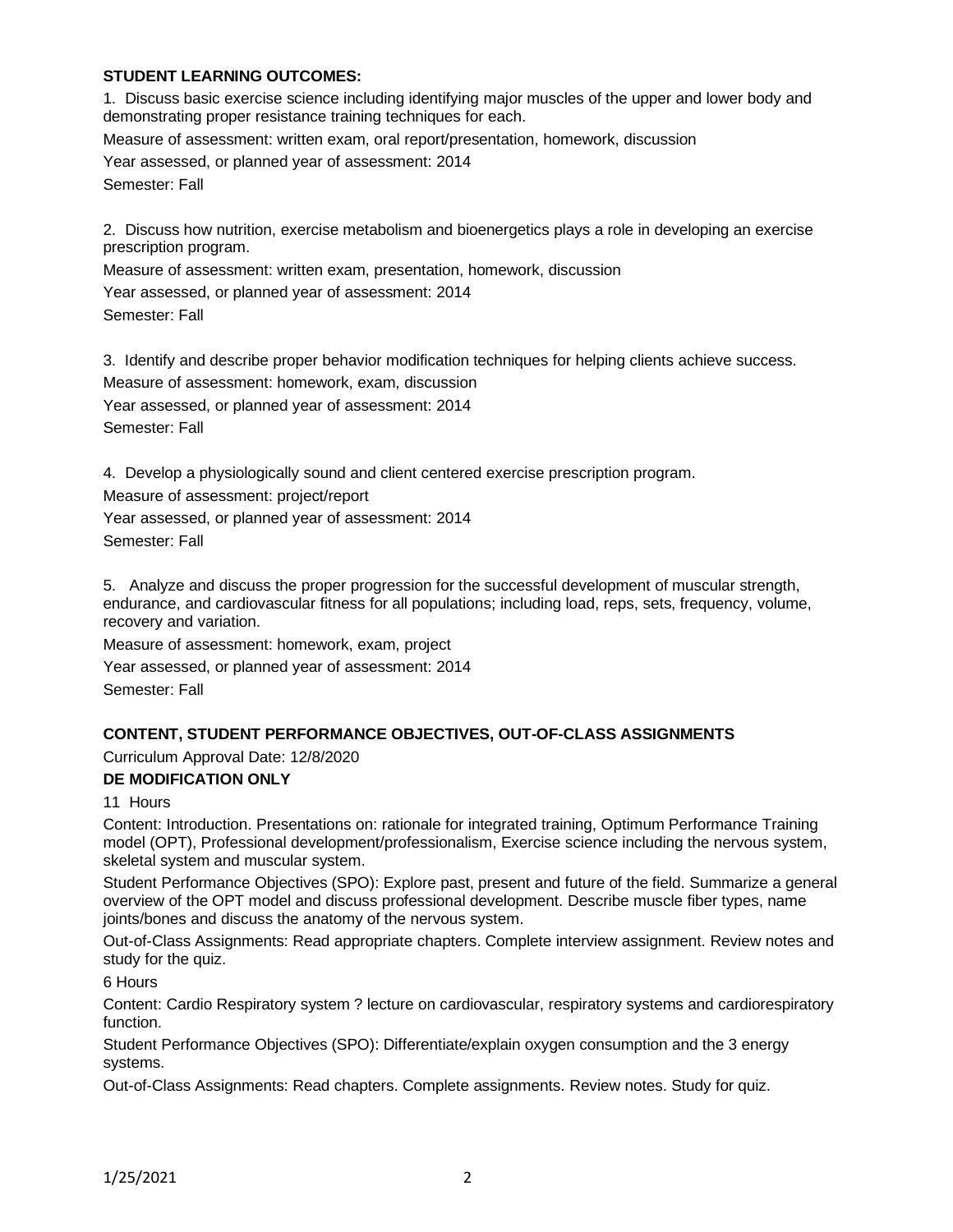9 Hours

Content: Information presented on the human movement system and biomechanics. Lecture on motor behavior.

Student Performance Objectives (SPO): Explain planes of motion. Identify muscle actions and functional anatomy. Discuss the difference between internal and external feedback and explain motor control.

Out-of-Class Assignments: Read chapters, study for quiz. Work on project.

10 Hours

Content: Training concepts- Material presented on: flexibility, core, cardio, balance, reactive, speed agility and quickness (SAQ) training programs.

Student Performance Objectives (SPO): Identify the proper technique for each concept. Develop progressions for the various concepts.

Out-of-Class Assignments: Read chapters, work on project. Review notes, study for quiz. Observation. 9 Hours

Content: Resistance training concepts / program design. Discussion on program design and the acute variables of training, OPT model and periodization.

Student Performance Objectives (SPO): Develop physiologically sound, client centered training program, including all variables of training. Identify the different stages of the OPT model and appropriate exercises for the corresponding stage.

Out-of-Class Assignments: Read chapters, complete observation, study for quiz, complete second observation.

6 Hours

Content: Presentation on special populations. Information presented on age, obesity, diabetes, hypertension, heart disease, women and pregnancy. Presentation on nutrition and body composition. Information on behavior modification. Lecture on helping clients achieve goals.

Student Performance Objectives (SPO): Identify appropriate exercise techniques for special populations. Discuss the roles of protein, carbohydrates, lipids and water in the body. Discuss strategies to help clients achieve goals.

Out-of-Class Assignments: Read chapters. Review material and study for the final. Complete project.

2 Hours

Final.

# **METHODS OF INSTRUCTION:**

Lecture, discussion, small group activity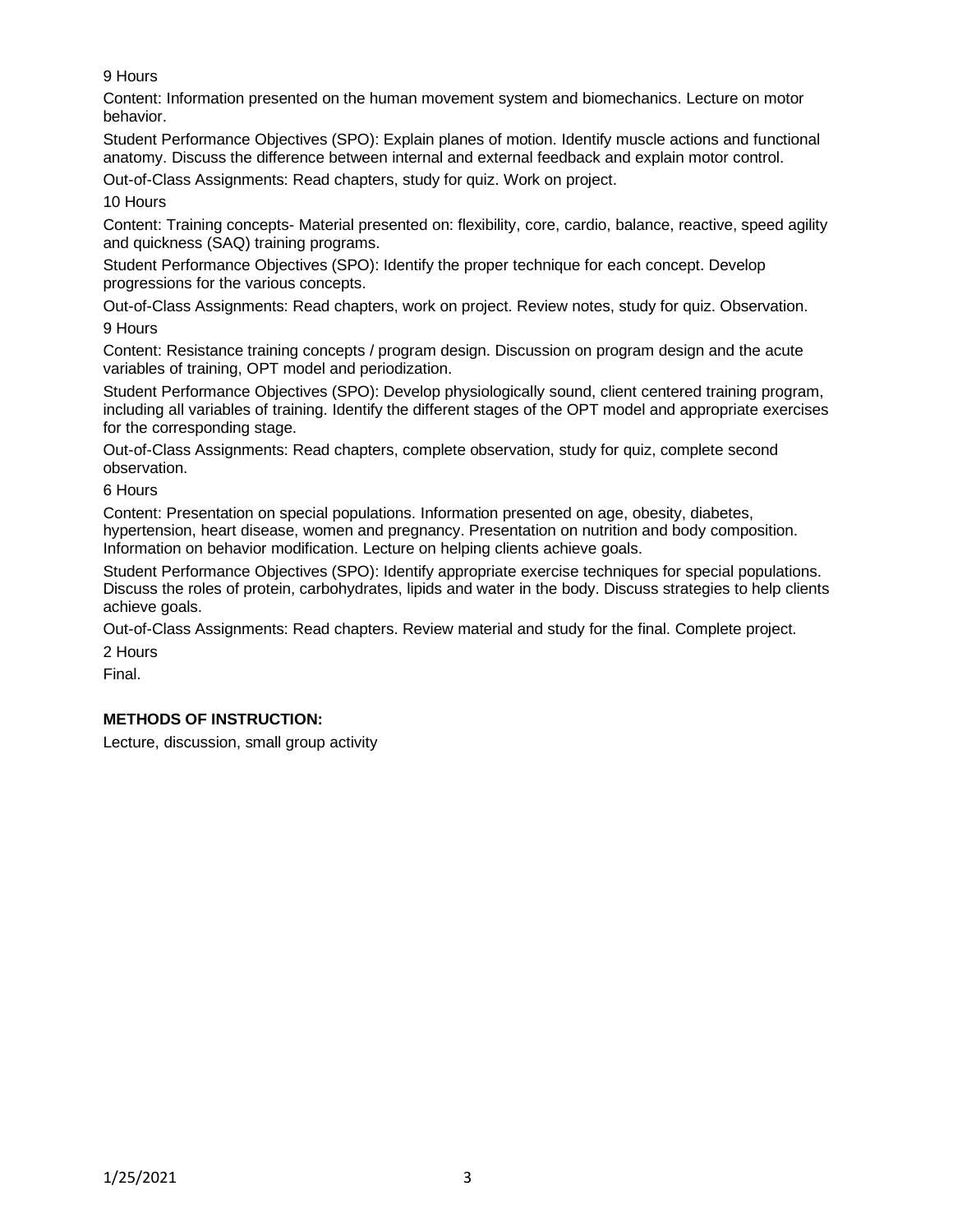# **METHODS OF EVALUATION:**

CATEGORY 1 - The types of writing assignments required: Percent range of total grade: 25 % to 40 % Written Homework Term or Other Papers Other: observations CATEGORY 2 - The problem-solving assignments required: Percent range of total grade: 25 % to 40 Quizzes Exams CATEGORY 3 - The types of skill demonstrations required: Percent range of total grade: 0 % to % CATEGORY 4 - The types of objective examinations used in the course: Percent range of total grade: 25 % to 40 % Multiple Choice True/False Matching Items

# **REPRESENTATIVE TEXTBOOKS:**

Required:

National Academy of Sports Medicine Staff. NASM Essentials of Personal Fitness Training (National Academy of Sports Medicine) 5th Edition. Jones & Bartlett Learning, LLC,2016. ISBN: 9781284113099